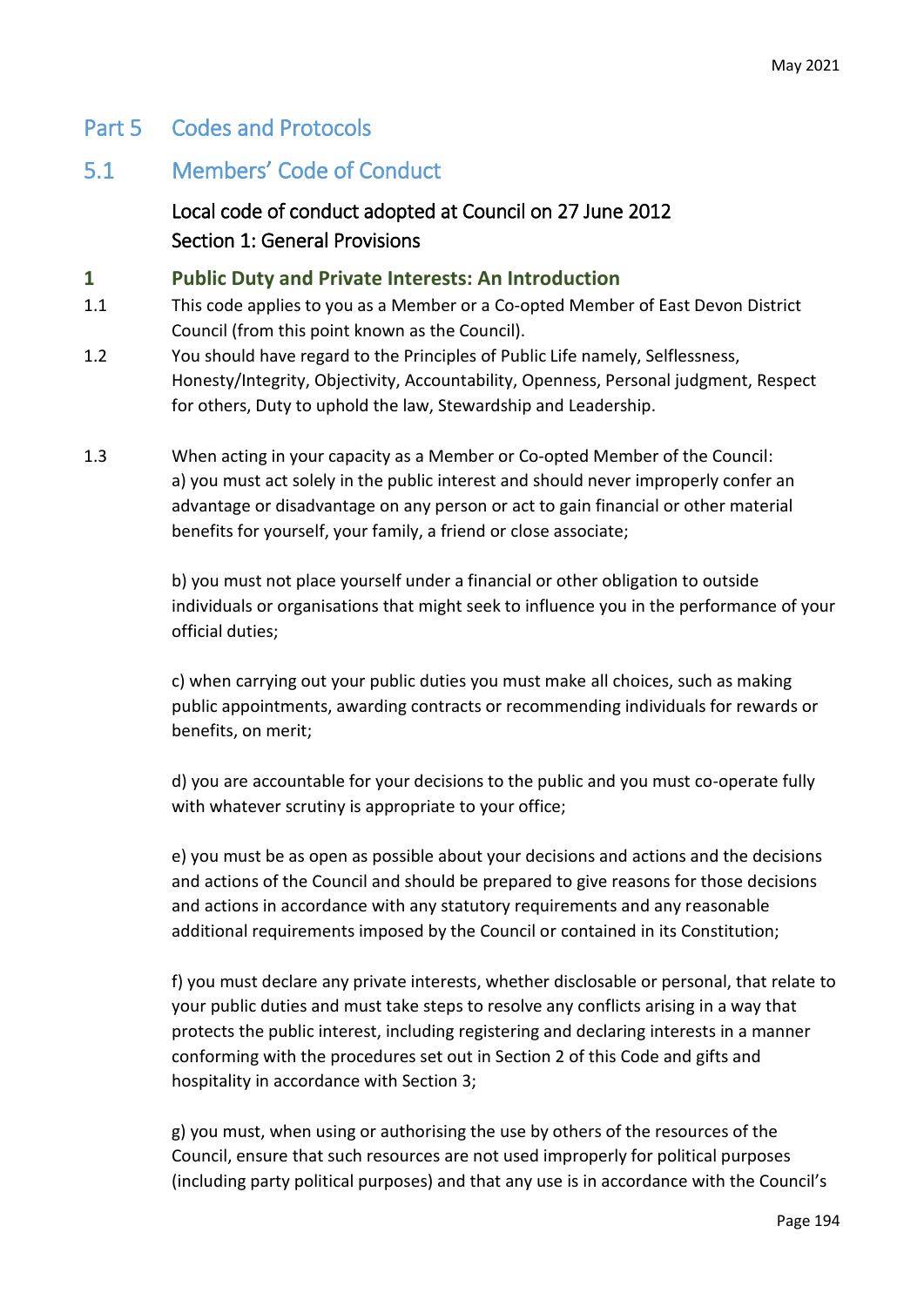reasonable requirements;

h) you must have regard to any applicable Local Authority Code of Publicity made under the Local Government Act 1986 or any similar Communications Protocol or Code produced by the Council;

i) you must have regard to the Codes and protocols forming part of the Council's Constitution;

j) you must promote and support high standards of conduct when serving in your public post, in particular as characterised by the above requirements, by leadership and example.

- 1.4 Whilst you may be strongly influenced by the views of others, it is your responsibility alone to decide what view to take on any question which Members have to decide.
- 1.5 Do nothing as a Member which you could not justify to the public.
- 1.6 The reputation of the Council depends on your conduct and what the public believes about your conduct.
- 1.7 It is not enough to avoid actual impropriety, you should at all times avoid any occasion for suspicion or appearance of improper conduct.
- 1.8 It is your responsibility to comply with the provisions of this Code.
- 1.9 Following the regular election of Members (See Article 2.2) or upon election following a by-election each Member must attend mandatory Code of Conduct and equalities training and a failure to do so will preclude Members from sitting on any committee of the Council.

### **2. Definitions**

- 2.1 In this code, "interest or interests" have the meanings set out in Section 2 of this Code.
- 2.2 "meeting" means any meeting of:
	- the Council;
	- the Cabinet of the Council;
	- any of the Council's or the Cabinet's, Committees, Sub-Committees, joint Committees, or Joint Sub-committees;
	- one or more Members, formal or informal and with or without officers, relating to the discharge of the Council's functions where a formal record is made by a Council officer.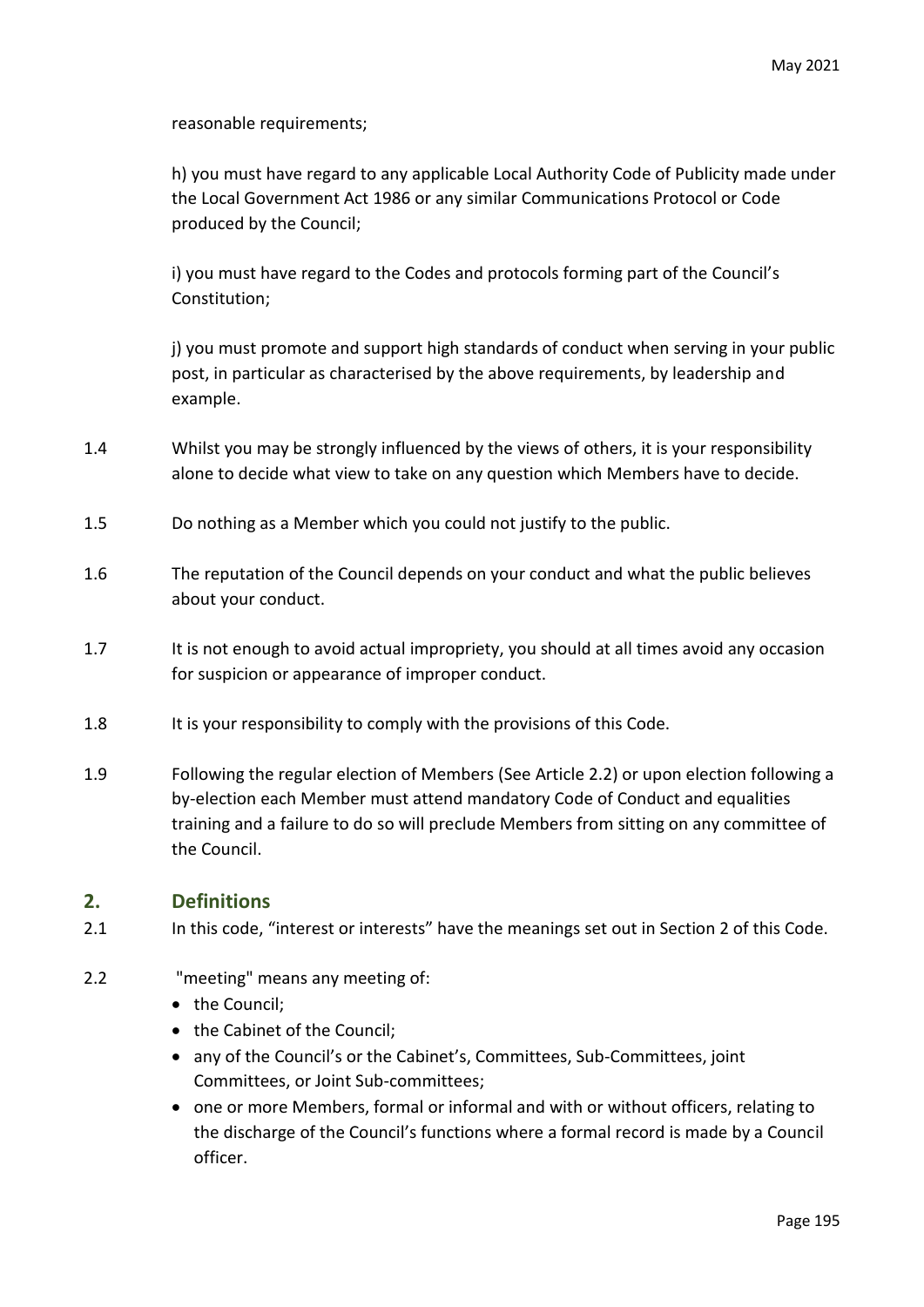- 2.3 "Member" includes a co-opted Member.
- 2.4 "Relevant person" means:
	- You; or
	- your spouse or civil partner; or
	- a person with whom you are living as husband and wife or as if they were civil partners and you are aware that that other person has an interest.
- 2.5 "relevant period" means a period of 12 months ending with the date on which you notified the Monitoring Officer of an interest.

#### **3. Scope**

3.1 You must comply with this Code whenever you are acting in your official capacity, when:

a) you are engaged on the business of the Council; or

b) you behave so as to give a reasonable person the impression that you are acting as a representative of the Council.

3.2 It is important to note that online or social media activity when acting in official capacity is subject to the Code.

### **4. General obligations: must**

#### 4.1 You **must**

a) treat others with courtesy and respect;

b) when reaching decisions on any matter, do so on the merits of the circumstances and in the public interest and have reasonable regard to any relevant advice provided to you by an officer of the Council;

c) Before making any written allegation to the Monitoring Officer about the conduct of another Member of this authority or a Member of one of the Parish Councils within East Devon you shall first consult with the Council's Monitoring Officer.

### **5. General obligations: must not**

#### 5.1 You **must not**

a) attempt to use your position as a Member improperly to confer on or secure for yourself or any other person, an advantage or disadvantage;

b) do anything which may cause the Council to breach a statutory duty or any of the equality enactments (as defined in section 33 of the Equality Act 2010); c) bully or harass any person;

Bullying may be characterised as;

- (i) offensive, intimidating, malicious or insulting behaviour;
- (ii) an abuse or misuse of power or authority, or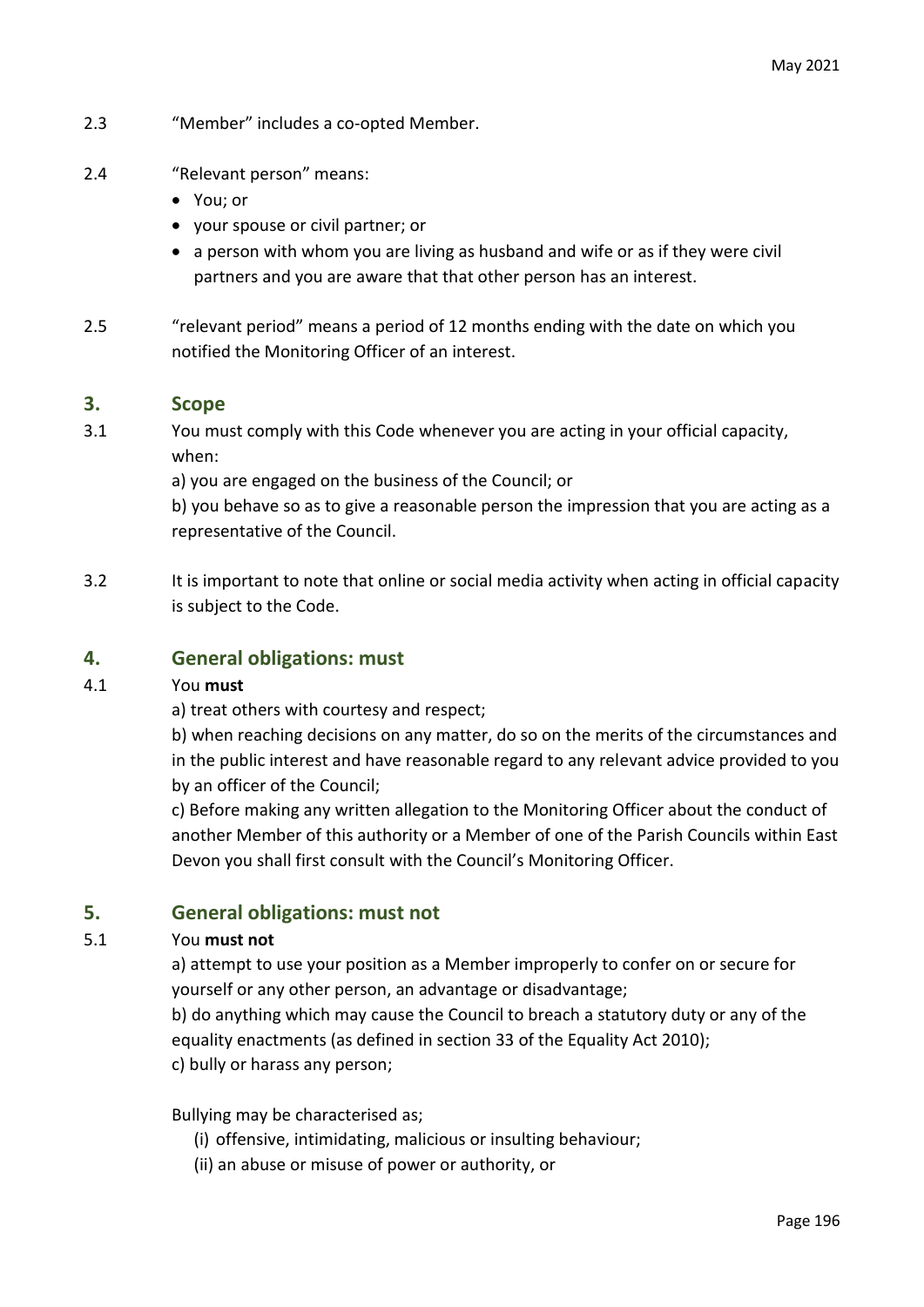(iii) other actions, which undermine or coerce or have the effect of undermining or coercing by gradually eroding confidence or ability or which otherwise humiliate, denigrate or injure the recipient. The bullying might be a regular pattern of behaviour or a one-off incident, happen face-to-face, on social media, in emails or phone calls, happen in the workplace or at work social events and not always be obvious or noticed by others. It can relate to an individual or group of individuals.

The Equality Act 2010 defines harassment as 'unwanted conduct related to a relevant protected characteristic, which has the purpose or effect of violating an individual's dignity or creating an intimidating, hostile, degrading, humiliating or offensive environment for that individual'.

- d) intimidate or attempt to intimidate any person who is or is likely to be:
	- (i) a complainant,
	- (ii) a witness, or
	- (iii) involved in the administration of any investigation or proceedings, in relation to an allegation that any Member has failed to comply with the Council's Code of Conduct; or

e) do anything which compromises or is likely to compromise the impartiality of those who work for, or on behalf of, the Council;

f) disclose information given to you in confidence by anyone, or information acquired by you which you believe, or ought reasonably to be aware, is of a confidential nature, except where:

- (i) you have the consent of a person authorised to give it;
- (ii) you are required by law to do so;
- (iii) the disclosure is made to a third party for the purpose of obtaining professional advice provided that the third party agrees not to disclose the information to any other person; or
- (iv) the disclosure is:
	- (A) in the public interest; and
	- (B) made in good faith and
	- (C) in compliance with the reasonable requirements of the Council;

(g) prevent another person from gaining access to information to which that person is entitled by law;

(h) conduct yourself in a manner or behave in such a way so as to give a reasonable person the impression that you have brought your office or the Council into disrepute.

(i) act as agent for people pursuing planning matters within the Council's area.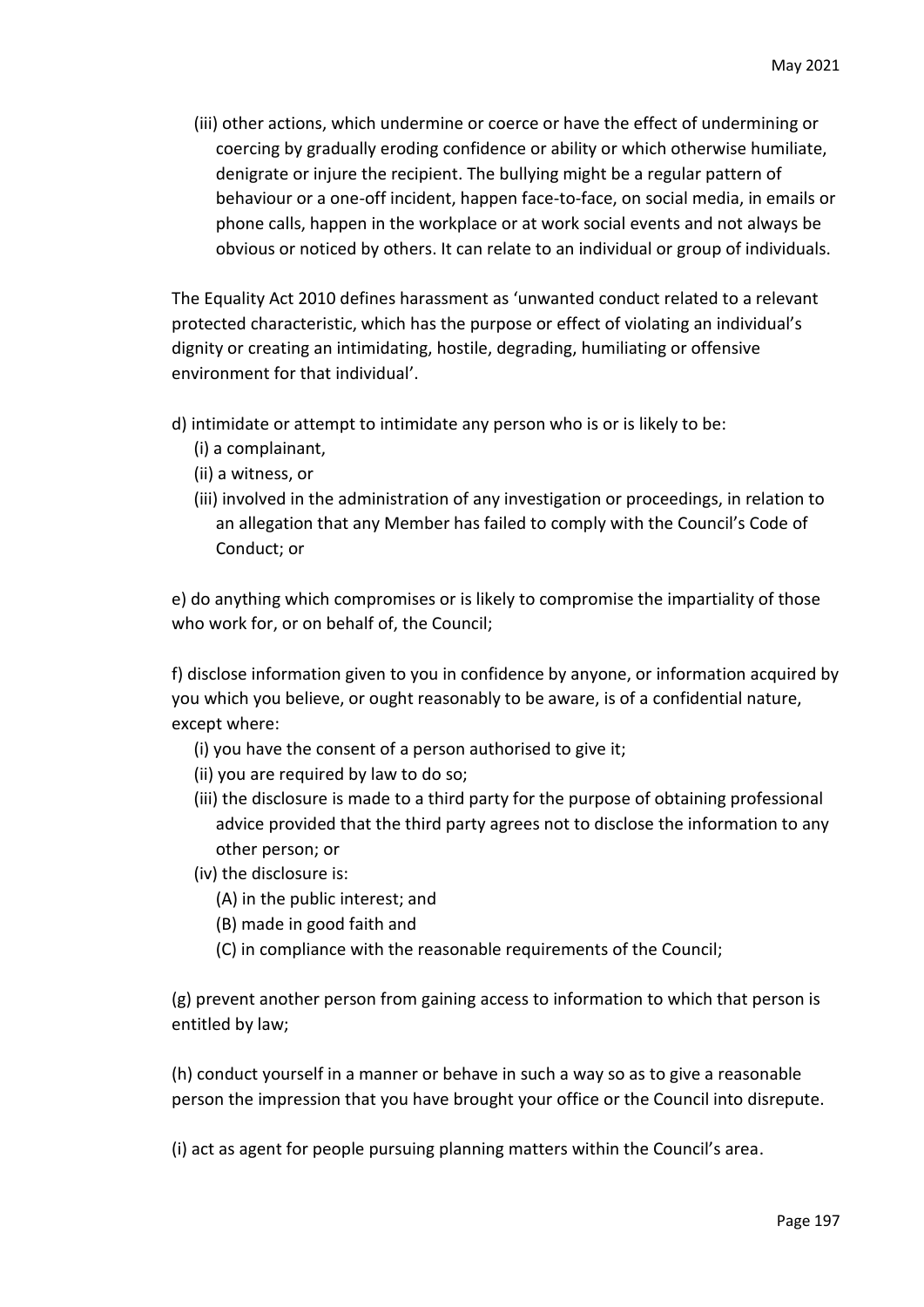# **6. Register of Interests**

- 6.1 You must, within 28 days of:
	- a) this Code being adopted by, or applied to, the Council; or

b) your taking office as a Member or Co-opted Member of the Council, whichever is the later, provide written notification to the Council's Monitoring Officer of:

- (i) any disclosable pecuniary interest as defined by Regulations made by the Secretary of State , where the pecuniary interest is yours, your spouse's or civil partner's, or is the pecuniary interest of somebody with whom you are living with as a husband or wife or as if you were civil partners); and
- (ii) any other personal; interest laid down by the Council, as set out at paragraph 7 below which will be recorded in the Council's Register of Members' Interests and made available for public inspection on the Council's website. You will be asked annually to confirm that there have been no changes in your interests.
- 6.2 Within 28 days of becoming aware of any new interest or change to any interest already registered, you must register details of that new interest or change by providing a new register of interest to the Council's Monitoring Officer.
- 6.3 Whether or not an interest within paragraphs 7.1 to 7.5 below has been entered onto the Council's register, you must disclose any interest to any meeting at which you are present in any matter being considered in line with paragraph 8 below, where the matter is not a 'sensitive interest'.
- 6.4 Following any disclosure of an interest not on the Council's register or the subject of pending notification, you must notify the Monitoring Officer of the interest within 28 days beginning with the date of disclosure.
- 6.5 In relation to disclosable pecuniary interests, in this Section of the Code the expressions are explained below:

| <b>Expression</b>                                                | <b>Explanation</b>                                                                                                                                                                                            |
|------------------------------------------------------------------|---------------------------------------------------------------------------------------------------------------------------------------------------------------------------------------------------------------|
| "body in which the relevant person has a<br>beneficial interest" | means a firm in which the relevant<br>person is a partner or a body corporate of<br>which the relevant person is a director or<br>in the securities of which the relevant<br>person has a beneficial interest |
| "director"                                                       | includes a Member of the committee of<br>management of an industrial and<br>provident society                                                                                                                 |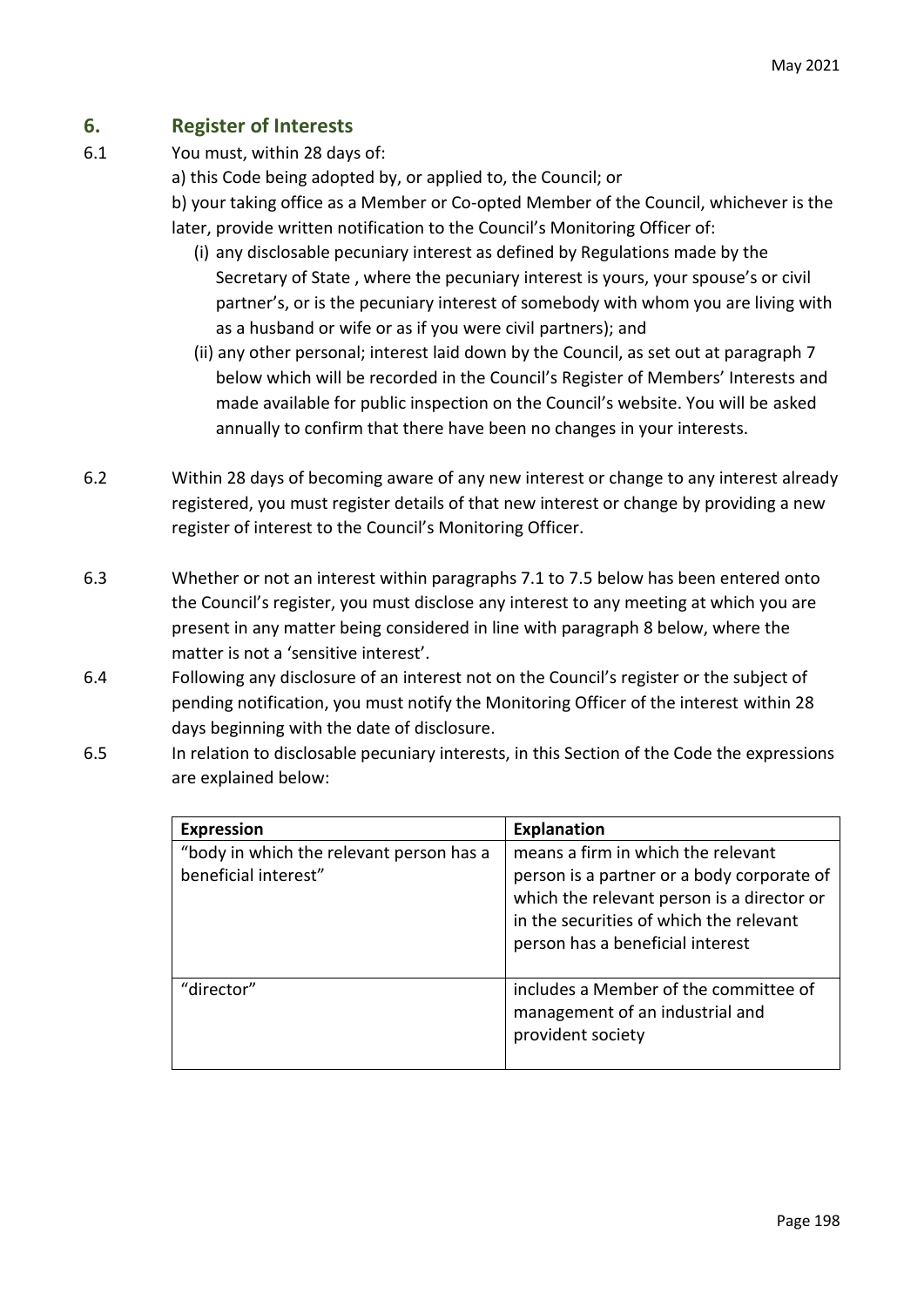| <b>Expression</b>    | <b>Explanation</b>                                                                                                                                                                                                                                                                    |
|----------------------|---------------------------------------------------------------------------------------------------------------------------------------------------------------------------------------------------------------------------------------------------------------------------------------|
| "land"               | excludes an easement, servitude,<br>interest, or right over land which does<br>not carry with it a right for the relevant<br>person (alone or jointly with another) to<br>occupy the land or to receive income                                                                        |
| "Member"             | Includes a co-opted Member                                                                                                                                                                                                                                                            |
| "relevant authority" | means the authority of which you are a<br>Member                                                                                                                                                                                                                                      |
| "relevant person"    | means you, your spouse or civil partner, a<br>person with whom you are living with as<br>husband and wife or a person with whom<br>you are living with as if you are civil<br>partners                                                                                                |
| "securities"         | means shares, debentures, debenture<br>stock, loan stock, bonds, units of a<br>collective investment scheme within the<br>meaning of the Financial Services and<br>Markets Act 2000 and other securities of<br>any description, other than money<br>deposited with a building society |

# **7. Registering interests**

## **Disclosable pecuniary interests**

7.1 You must register those disclosable pecuniary interests defined by The Relevant Authorities (Disclosable Pecuniary Interests) Regulations 2012 (SI 2012/ 1464) as set out below, namely:

> a) any employment, office, trade, profession or vocation carried on for profit or gain by you or a relevant person;

> b) any payment or provision of any other financial benefit (other than from the Council) made or provided within the relevant period in respect of any expenses incurred in carrying out duties as a Member, or towards your election expenses, including any payment or financial benefit from a trade union within the meaning of the Trade Union and Labour Relations (Consolidation) Act 1992;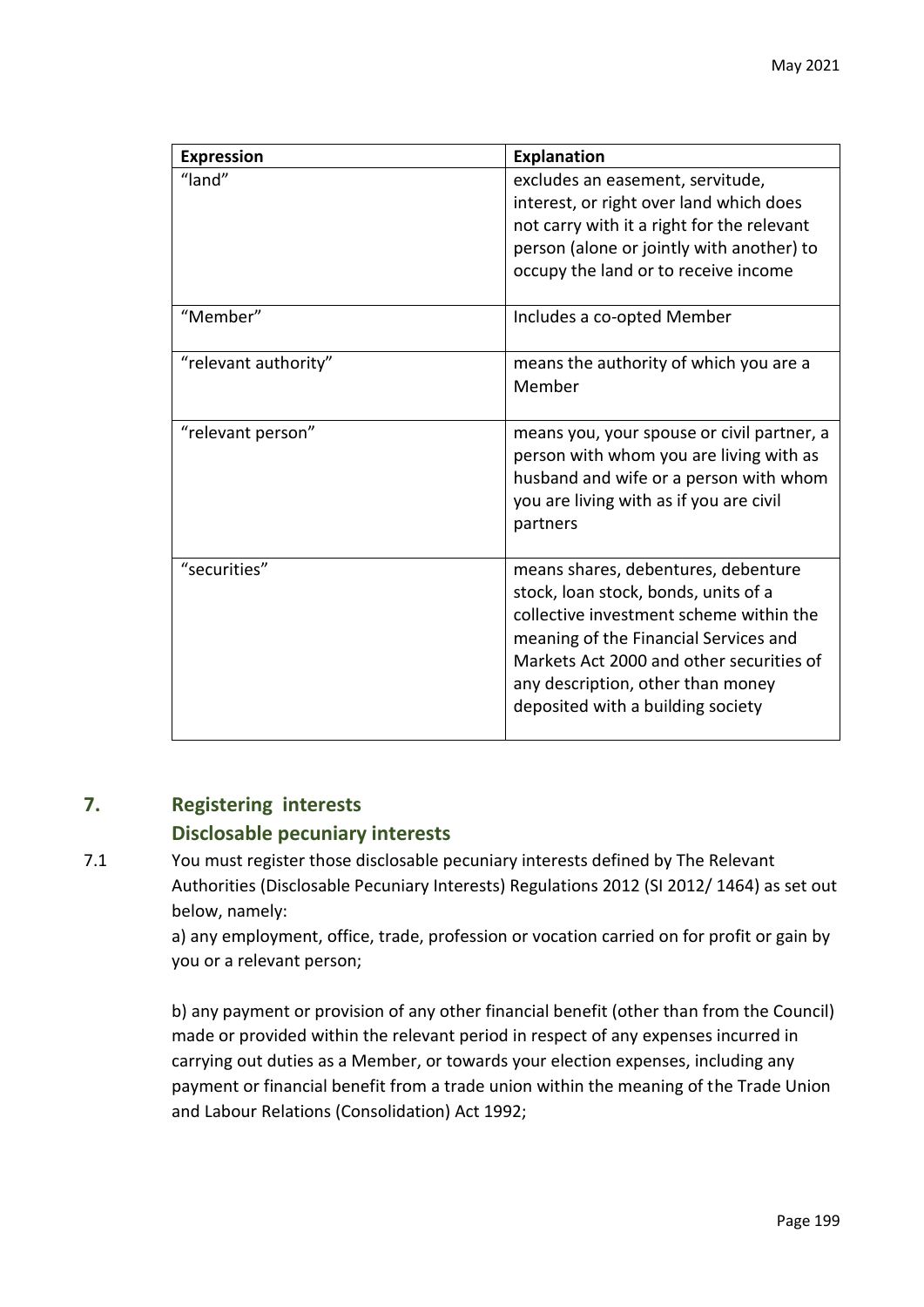c) any contract which is made between you, or so far as you are aware a relevant person (as defined at Para 2 above) (or a body in which the relevant person has a beneficial interest) and the Council:

(i) under which goods or services are to be provided or works are to be executed; and

(ii) which has not been fully discharged

d) any beneficial interest in land held by you or so far as you are aware a relevant person which is within the administrative area of the Council;

e) any licence (alone or jointly with others) to occupy land in the administrative area of the Council for a month or longer

f) any tenancy where (to your knowledge):

(i) the landlord is the Council; and

(ii) the tenant is a body in which you or so far as you are aware a relevant person has a beneficial interest.

g) any beneficial interest that you, or so far as you are aware a relevant person has in securities of a body where:

(i) that body (to your knowledge) has a place of business or land in the administrative area of the Council and

(ii) either:

(A) the total nominal value of the securities exceeds £25,000 or one hundredth of the total issued share capital of that body; or

(B) if the share capital of that body is of more than one class, the total nominal value of the shares of any one class in which the relevant person has a beneficial interest exceeds one hundredth of the total issued share capital of that class.

### **Personal interests**

- 7.2 Those other personal interests laid down by the Council, namely your membership of any body to which you have been appointed by the Council or exercising functions of a public nature, directed to charitable purposes or whose principal purposes include influence of public opinion or policy, including your membership of any other local Authority, any political party or trade union.
- 7.3 Any easement, servitude, interest or right in or over land which does not carry with it a right for you (alone or jointly with another) to occupy the land or to receive income.
- 7.4 You also have a personal interest in any business of the Council where a reasonable person with knowledge of the relevant facts would regard your interest (including those of a relative or close friend) as greater than would affect the majority of residents or inhabitants in the affected area such that it is likely to prejudice your judgment of the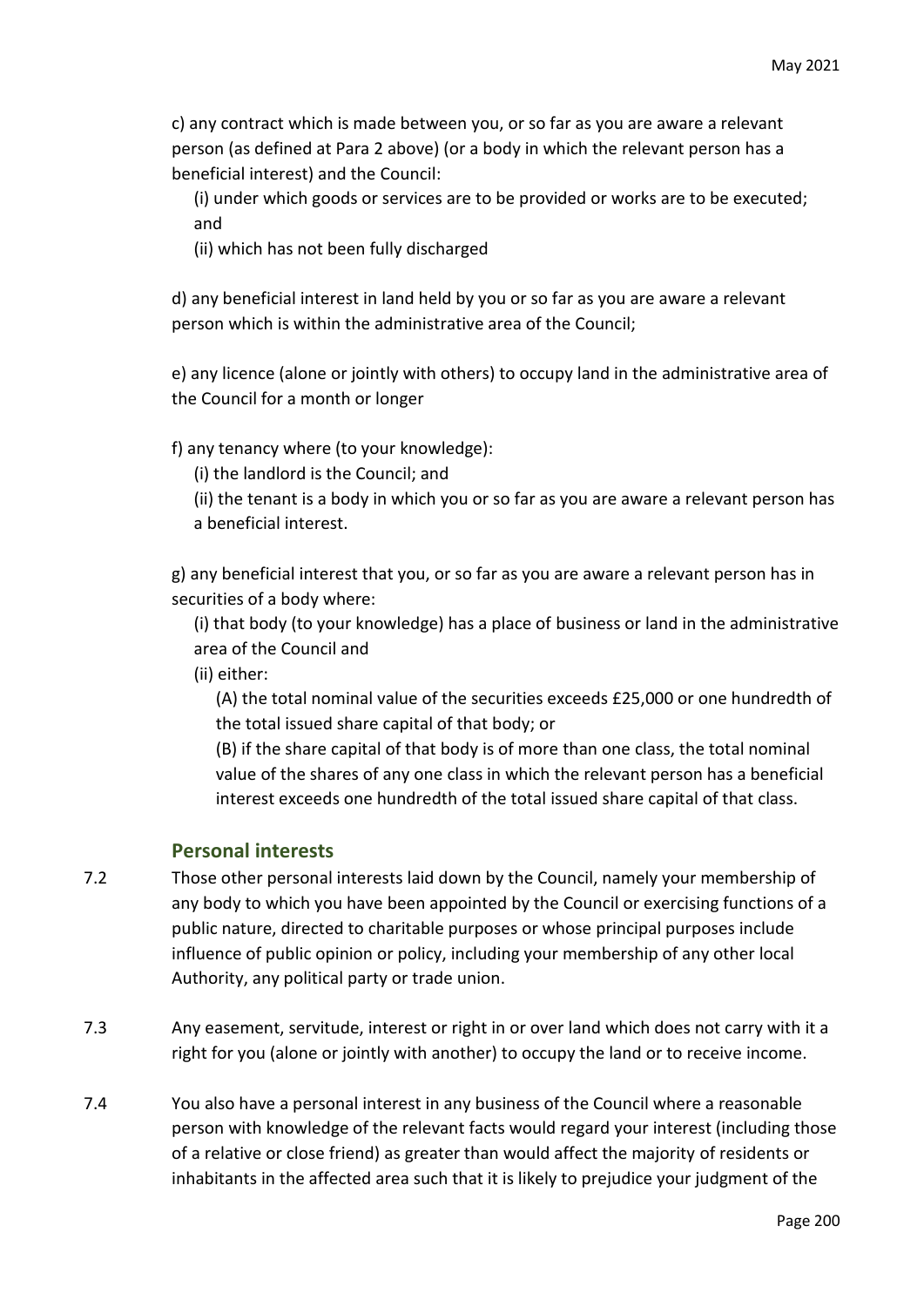public interest.

- 7.5 In addition to those interests listed at paragraphs 7.1 to 7.4 above which you are required to register, you may wish also to declare membership of any body which, in your view, might create a conflict of interest in carrying out your duties as a Councillor, such as membership of the Freemasons or any similar body.
- 7.6 Where the Council's Monitoring Officer agrees that any information relating to your interests is "sensitive information" namely information whose availability for inspection by the public is likely to create a serious risk that any person may be subjected to violence or intimidation, you need not include that information when registering that interest, or, as the case may be, any change to that interest.
- 7.7 You must, within 28 days of becoming aware of any change of circumstances which means that information excluded is no longer sensitive information, notify the Council's Monitoring Officer asking that the information be included in the Council's Register of Members' Interests.

### **8. Declaration of Interests and participation at meetings**

- 8.1 Unless a dispensation has been granted, you may not participate in any discussion of, vote on, or discharge any function related to any matter in which you have a disclosable pecuniary interest as defined by Regulations referred to at paragraph 6(b)(i) and you must also observe the restrictions the Council may also place on your involvement in matters where you have a personal interest as defined by the Council and shown at paragraphs 7.2 to 7.6 above.
- 8.2 Where you have any interest in any business of the Council and you attend any meeting at which that business is to be considered, you must:

a) disclose to that meeting the existence and nature of that interest but where your interest is sensitive you are not required to disclose the interest but merely the fact there is an interest in the matter concerned;

b) disclose any interest in accordance with the Council's reasonable requirements, no later than the commencement of the consideration of the business in which you have that interest, or (if later) the time at which the interest becomes apparent to you; c) where you have a disclosable pecuniary interest, withdraw from the room or chamber where a meeting considering the business is being held at the commencement of the consideration of that business in which you have that interest, or (if later) the time at which the interest becomes apparent to you unless you have obtained a dispensation from the Council's Monitoring Officer or the Standards Committee; d) not seek to influence improperly any decision about that business.